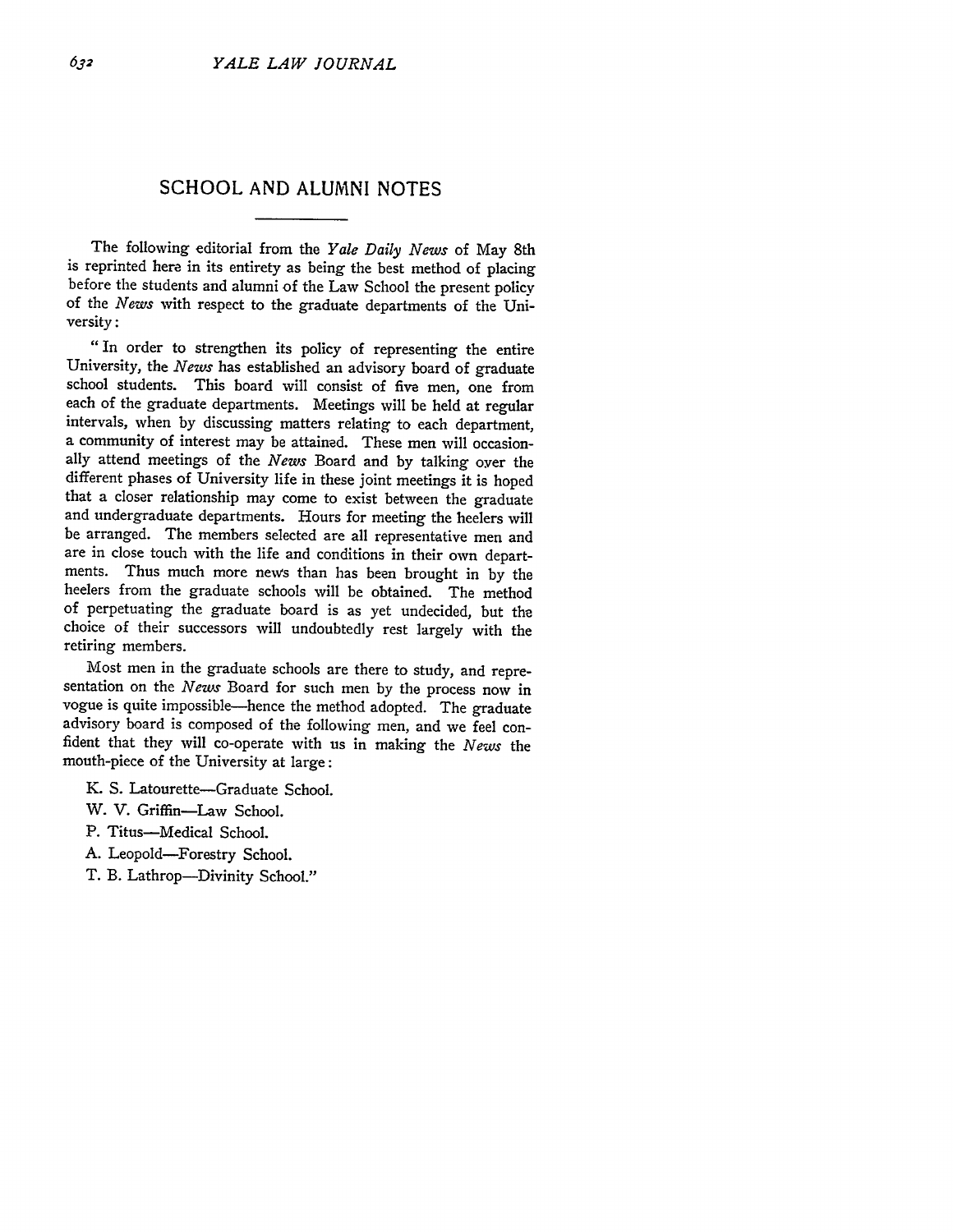The commencement week program is announced as follows:

### SUNDAY, JUNE **21.**

**10:30** a. m.-Baccalaureate address by the president, in Woolsey Hall. **5 p.** m.-Organ recital by Professor Jepson, in Woolsey Hall.

8 **p.** m.-Annual meeting of the Yale Foreign Missionary society, in Dwight Hall, with report of the executive committee, and address **by** Rev. Prof. H. P. Beach.

#### MONDAY, JUNE *22.*

**IO:15** a. m.-Meeting of the executive committee of the Alumni Advisory Board, in Woodbridge Hall.

1O:3O a. m.-Class day exercises of the Sheffield Scientific School.

1 **:15** a. m.-Meeting of the Alumni Advisory Board, in Woodbridge Hall.

12:30-2 p. m.-Annual meeting of the Yale Law School Alumni Association, with collation and addresses **by** distinguished alumni and others, in Hendrie Hall.

**2 p.** m.-Presentation exercises of the senior class in college, with the class oration, poem, and class history, on the college campus, followed **by** planting of the class ivy.

2:30 p. m.-Anniversary exercises of the Law School, in the auditorium, Hendrie Hall, with Townsend prize speaking **by** members of the senior class, followed **by** an address to the graduating classes, **by** Hon. John W. Foster, LL. **D.**

**5** P. m.-Informal meeting of the Class Secretaries' Association, at Dwight Hall.

**5 p.** m.-Address before the Medical School, in the College Street Hall, **by** Prof. William T. Sedgwick, Ph. **D.,** of the Massachusetts Institute of Technology (Headquarters of the alumni of the Medical School at i5o York Street).

**5-7** P. m.-Reception in Byers Hall **by** the governing board and the senior class of the Sheffield Scientific School.

8:15 **p.** m.-Concert **by** the Glee, Mandolin and Banjo clubs, in Woolsey Hall.

io **p.** m.-Promenade of the senior class, in Woolsey Hall.

#### **TUESDAY, JUNE 23.**

io a. m.-Meeting of the alumni, in Alumni Hall, with address by the president.

io a. m.-I **p.** m.-Polls open in Woodbridge Hall for the election of a member of the corporation.

3 **p.** m.-University baseball game, Harvard vs. Yale.

**7:15** p. m.-Fourth annual graduates' commencement dinner, in Univirsity **Hall.**

## WEDNESDAY, JUNE *24.*

io a. m -Procession of the officers, graduates, candidates for degrees, and invited guests, formed on the college campus, on arrival of which at Woolsey Hall the graduation exercises will begin.

**12:45 p.** m.-Assembly of alumni on the university campus.

**i p.** m.-Dinner of the alumni, in University Hall.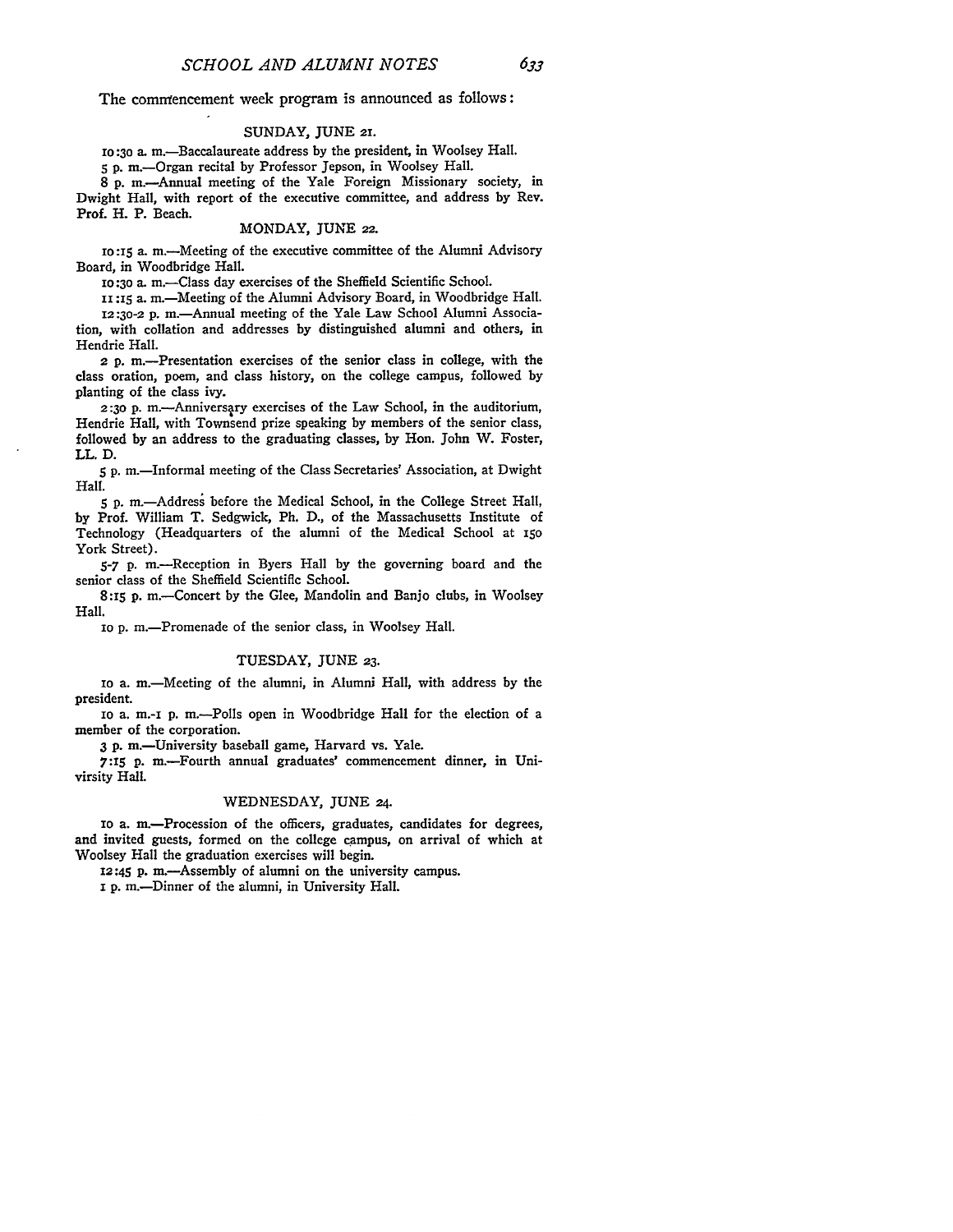**5-7** P. r.-President's reception, for graduates, with their families, and invited guests, in Memorial Hall. The alumni, including members of the graduating classes, are requested to call for cards of invitation (which are necessary), at the library, after twelve noon.

## RESOLUTIONS

The Class of I9IO of the Yale Law School have learned with deep sorrow of the death of their honored classmate, Tateh Clarence Chen.

He came to the Yale Law School in September, *19o7,* and by his kindly and courteous ways won and merited the esteem of all.

His work here was faithful and of high order. His courage in coming so far for his legal education testifies to his worth and character.

Keenly conscious of their loss the Class hereby resolves that minutes be adopted to give expression to their sorrow:

That a copy of these resolutions be sent to his family in China, and that they be printed in *Yale News,* the YALE LAW JOURNAL, the *Yale Alumni Weekly,* and the New Haven papers;

And it is further resolved that the Class, as such, attend the removal of his body from New Haven and provide a suitable floral tribute.

> P. T. DONDLINGER, Chairman, **C.** HAINS, JR., J. L. STIVERS, M. P. HAGGARTY, **S. C. CHU, C.** K. WYNNE, *Committee.*

At the annual debate for the Wayland prizes by the members of the Kent Club, held recently, the prizes were awarded to the following members of the class of i9o8: ist, Walter P. Armstrong; 2nd, Harold E. Drew; 3rd, Samuel Campner. Dr. L. W. Zartman, Mr. Thomas M. Steele and Mr. E. Brown acted as judges.

Corbey Court and Phi Delta Phi announce the election of the following men: Edward Jerome Quinlan, 'o9, of New Haven, Conn.; Howard Francis Bishop, 'io, of Chicago, Ill.; William Ernest Collins, 'io, of Livingston, **N. J.;** Charles Edwin Hart, Jr., 'Io, **of** New Britain, Conn.; James Louis Malcolm, 'IO, of Catskill, **N.** Y.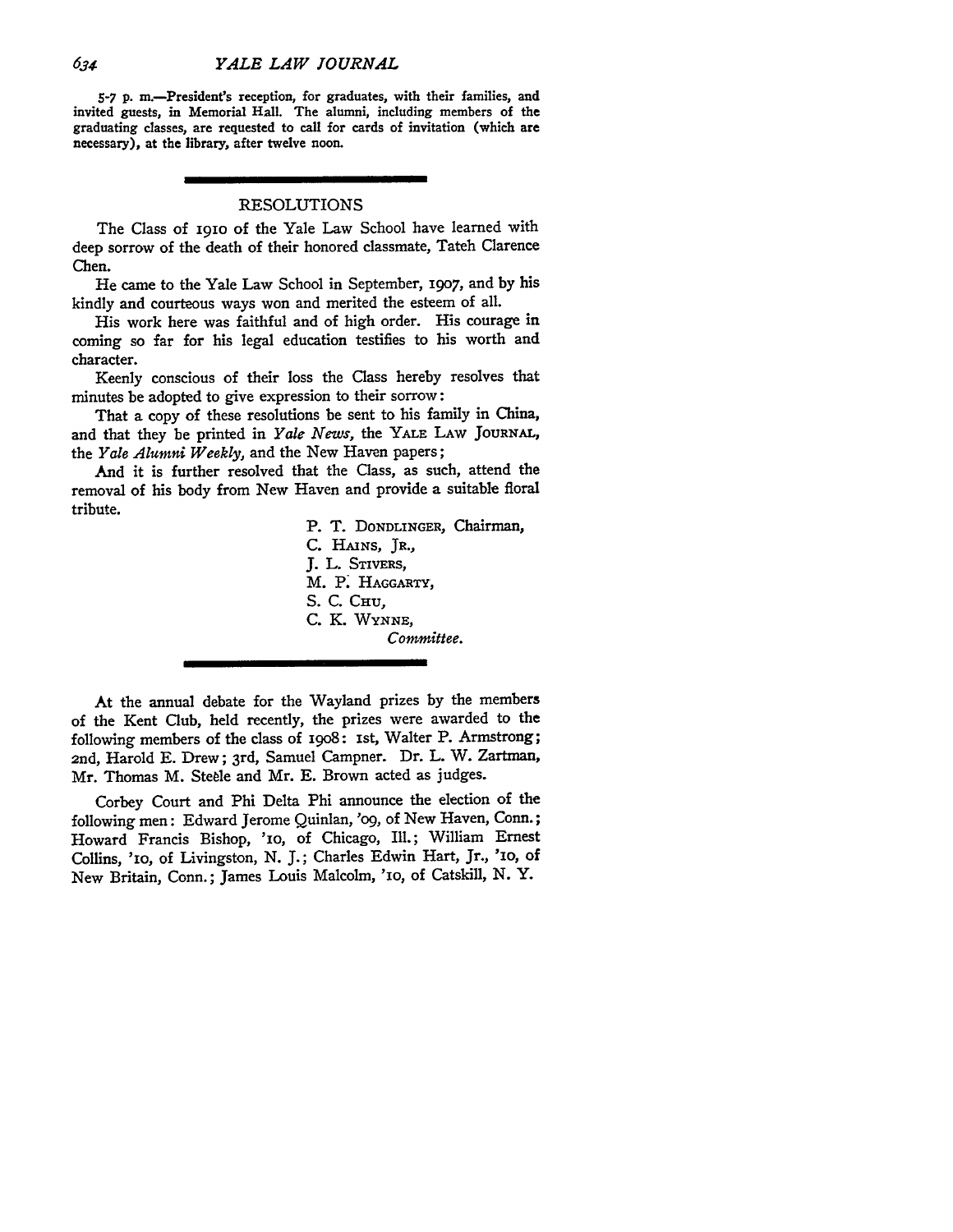**All** Yale men who expect to begin the practice of law in New York after commencement and who wish the help of the Graduates' Committee in finding satisfactory openings, are invited to send their names and addresses to the secretary of the committee, Edward B. Boise, 59 Wall Street, New York.

> ROBERT W. DEFOREST, **'70** FREDERICK TREVOR HILL, '87, CHARLES P. HOWLAND, '91, ROGER S. BALDWIN, '95, EDWARD B. BoIsE, **'99,** THOMAS **D.** THACHER, '04, *Committee.*

The law library has received a large purchase of Canadian law books, both Federal and Provincial, many of which are very scarce. The purchase includes complete sets to date of the reports of British Columbia, Manitoba, Newfoundland, Nova Scotia, New Brunswick, and Northwest Territories; some reports of Quebec and Ontario; and full sets of the Federal Criminal, Railway, Commercial Law, and Exchequer reports of Canada. Future Canadian decisions will come either as continuations of these official reports or published in the Eastern and Western Law Reporter of Canada, which periodicals are taken **by** the law library. The additions **by** this purchase make the law library's collection of Canadian reports one of the most complete in the United States.

Hon. Macgrane Coxe of the Faculty of the Law School, announces that he has removed his offices from **63** Wall Street, to The Hudson Terminal, **50** Church Street, City of New York.

The University Society of Book and Bond announces the election of George Hains, Jr., **'1O,** of Augusta, Ga., and Charles Doris Wood, *'1o,* of New York City.

At the annual competition for the Munson prizes **by** members of the Wayland Club, awards were made as follows: 1st, Howard F. Bishop, **'10;** 2nd, Donald **A.** Adams, **'08;** 3rd, Edward **C.** Weyman, 'o9. Prof. F. R. Fairchild, Mr. Thomas M. Steele and Judge Richard **C.** Tyner acted as judges in the final trial.

Copies of the i9o8 Shingle, the Senior class-book, may **be** had from the Editor, Adrian **A.** Pierson,or from the Business Manager, James H. Dixon.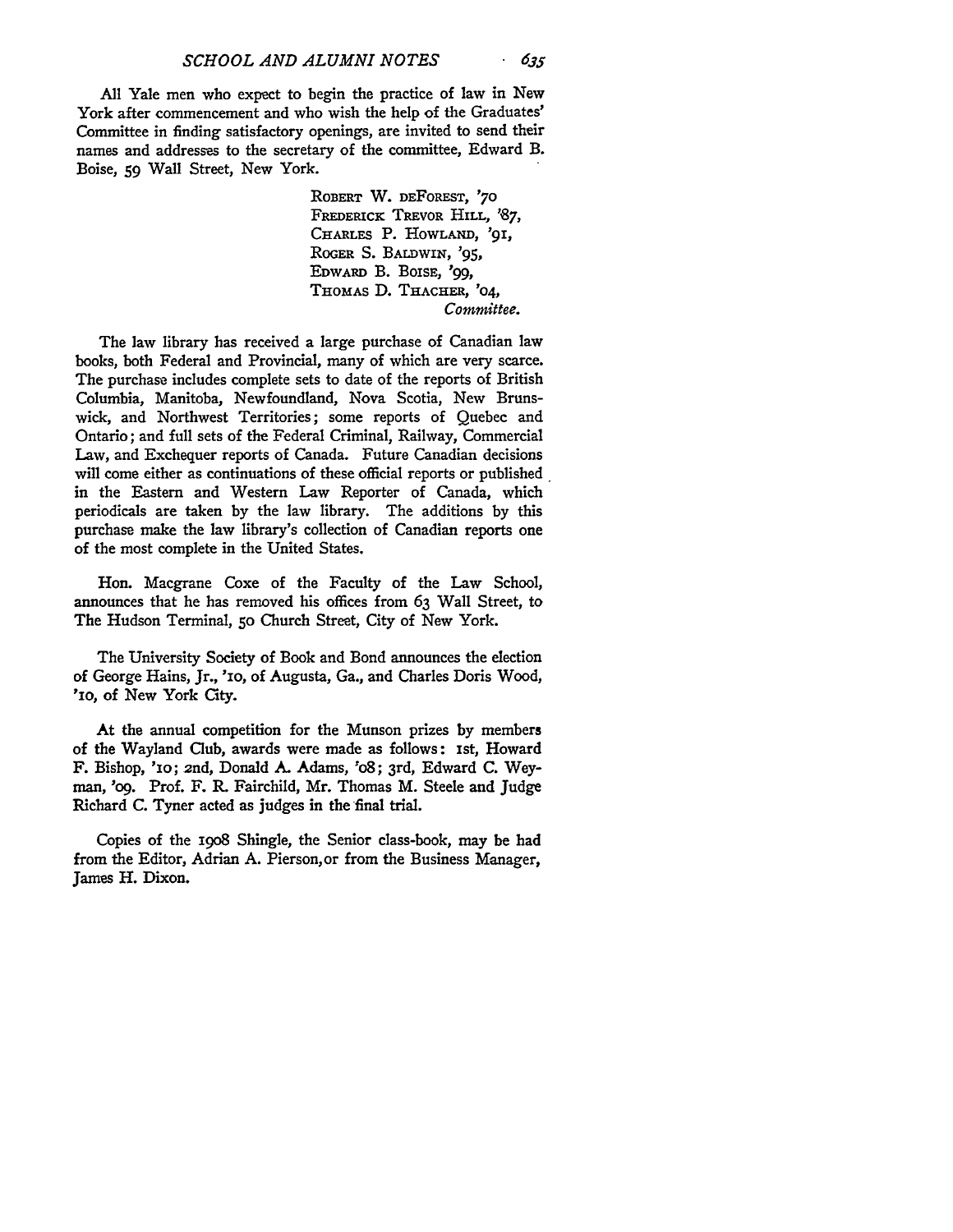The Senior class supper will be held at the Momauguin on Wednesday, June 17th.

The law library has recently added to its collection of municipal corporations law works the current charters of seventy of the important cities of the United States. The charters were presented to the Law School by the mayors of the respective cities.

The following officers were elected at a recent meeting of the Yale Senate: President, H. L. Laurens; Vice-President, W. M. Musgrave; Secretary and Treasurer, I. T. Crask.

The following members of the class of 19o8 have been selected to compete in the preliminary trials for the Townsend prize: Walter P. Armstrong, Arthur W. Blackman, Donald A. Adams, William V. Griffin, Charles N. Harmon, Cramer C. Hegeman and Lester B. Stevens.

'76-Francis H. Parker has been selected by Mayor Hooker to be corporation counsel of Hartford, Conn.

'96—W. H. Kreider is engaged in the practice of law with offices at 812 Real Estate Trust Building, Philadelphia, Pa.

'96-The marriage of Raymond H. Arnot to Miss Josephine Hanford took place at Rochester, on April 21st.

'97-S. Darlington is a member of the dry goods firm of J. **G.** Darlington and Company, at 1126 Chestnut Street, Philadelphia, Pa.

'98 and '99--Addison S. Pratt, Jerome H. Koehler and Charles T. Russell have formed a copartnership for the general practice of law under the firm name of Pratt, Koehler & Russell, with offices at 47 Cedar Street, New York.

'99--Charles H. Studin and Louis M. Sonnenberg announce the formation of a partnership for the practice of law under the firm name of Studin & Sonnenberg, at 95 William Street, New York.

'99--Henry M. Boss, Jr., is a member of the firm of Vincent, Boss & Barnfield, counsellors at law, 48 Custom House Street, Providence, R. I.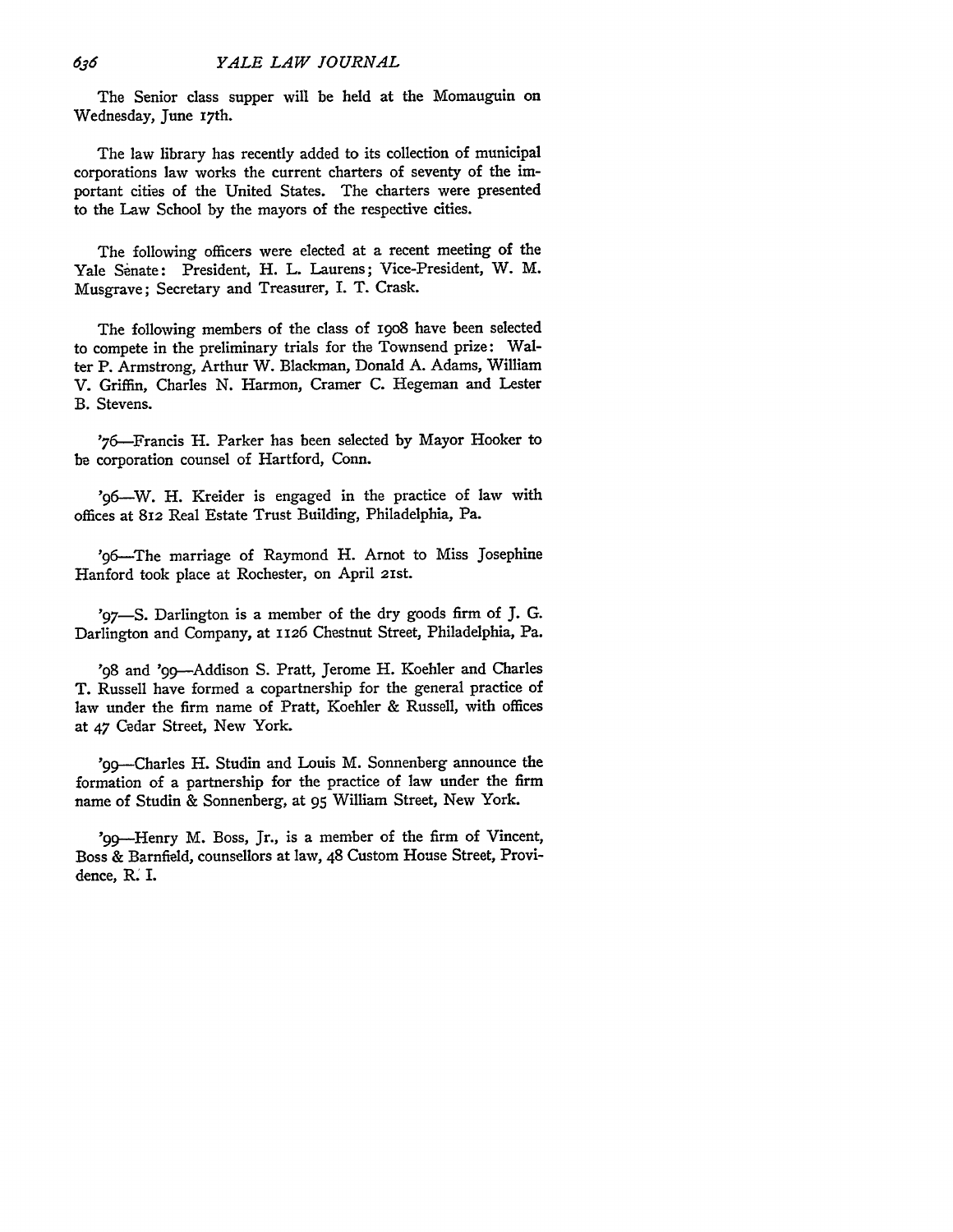'o4-William J. Wynne has formed a partnership with Judge John C. Carmichael, with offices in the First National Bank Building, Birmingham, Ala. The name of the firm will be Carmichael & Wynne.

'o4-George P. Hambrecht was recently elected city attorney of Grand Rapids, Mich., to serve for the term of two years.

'o7-Ralph T. Beers is associated with the firm of Beers & Foster, Bridgeport, Conn. He has recently been appointed one of the temporary assistant clerks of the Superior Court for Fairfield County.